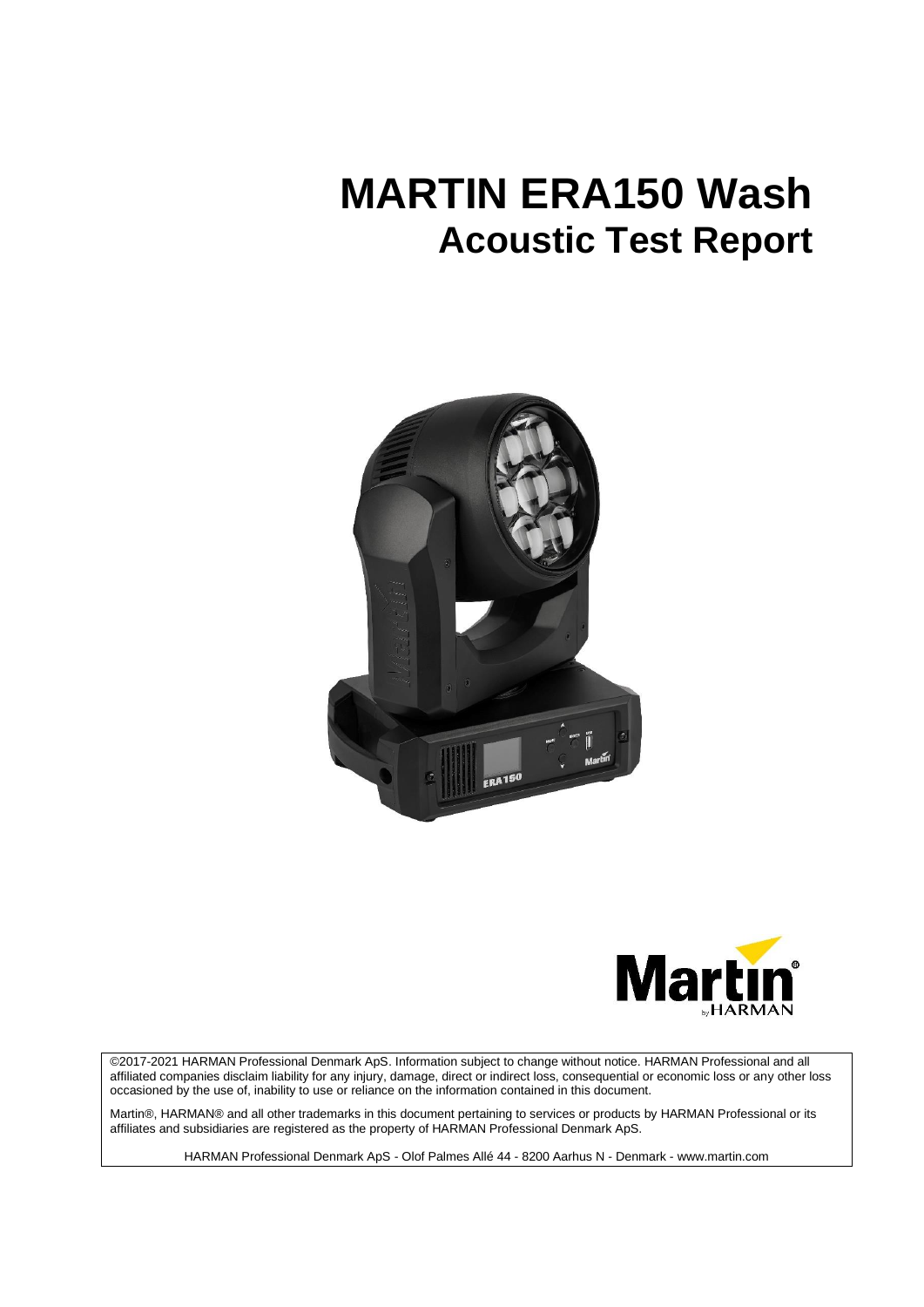# **Title** MARTIN ERA150 Wash Acoustic Test Report

### Test conditions

Test carried out according to ISO 3744:2010(E)

### Device tested

Make: HARMAN Professional Denmark ApS

Model: ERA150 Wash

Serial no: 15600700015

Software version: V1.01G

## Results

An image of the test setup can be found on Page 3. Test results are listed in Table 1 on Page 5. Figures of measurement results are shown in Appendix A on Page 6.

HARMAN Professional Denmark ApS, R&D QA are responsible for the test results given in this report.

## **Environment**

Temperature: 25.0°C Ta

Humidity: 60 %RH

AC mains power: 230 V, 50 Hz

Background noise level: 8.9 dBA

Warm-up time: 30 minutes at each test scenario

Fixture placement: Fixture was placed at least one meter from walls and ceiling, as described in the Standard ISO 3744:2010(E)

## Remarks

Test results apply only to the tested specimen.

| Rev: (last five) Made by: |           | Description:                           | Approved by: | Date approved: |
|---------------------------|-----------|----------------------------------------|--------------|----------------|
| A                         | Kevin Guo | ERA150 Wash noise level<br>Measurement |              | 2022-03-28     |
|                           |           |                                        |              |                |
|                           |           |                                        |              |                |

HARMAN Professional Denmark ApS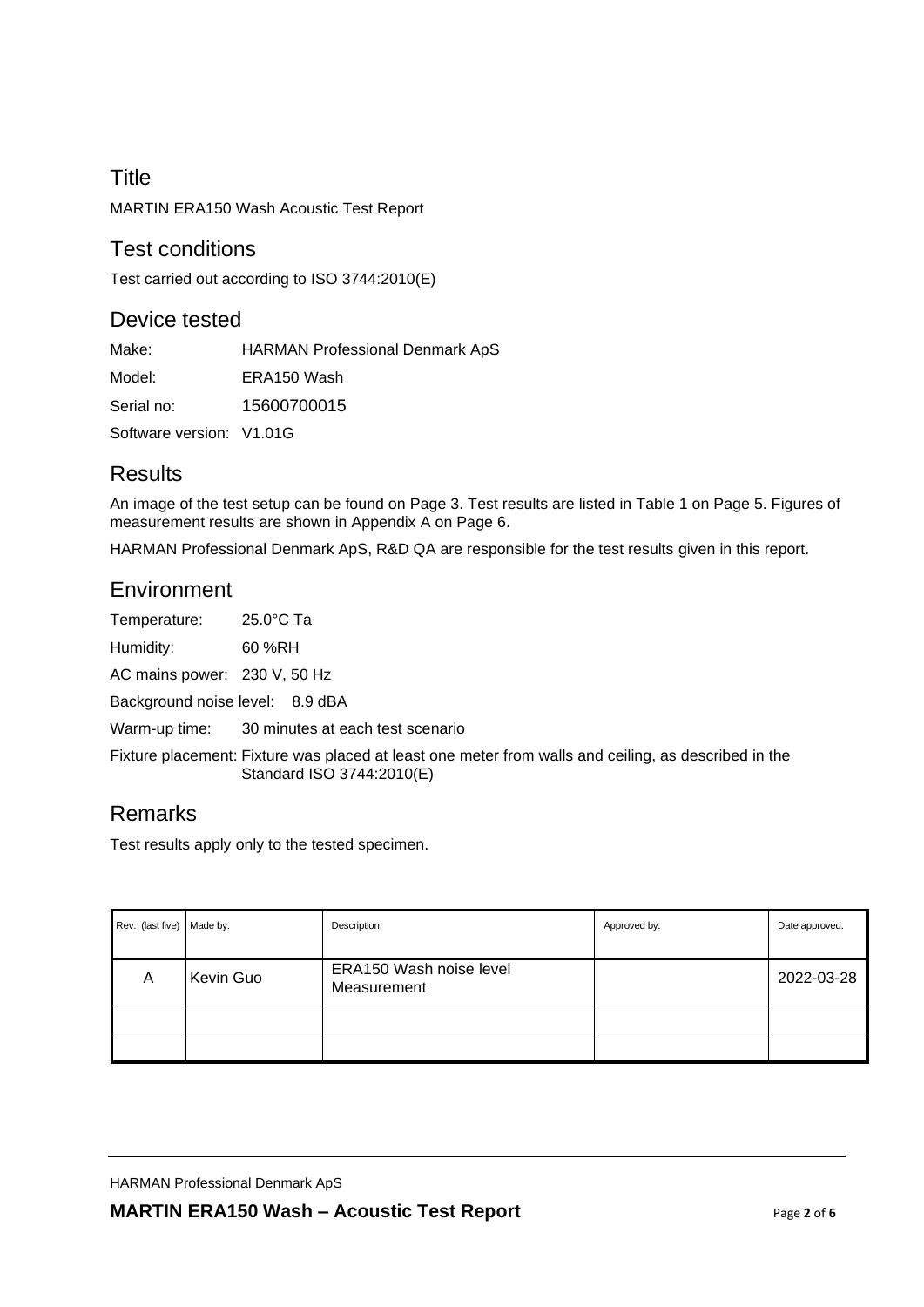### **Setup**

The product was placed indoors in a semi-anechoic room in the internal Lab of Harman Technology in Shenzhen, China (See Figure 1). The ceiling and walls were all acoustically absorbent, and the floor was reflective. The main dimensions of the room were 5.9m \* 4.9m \* 3.3m (length \* width \* height).



**Figure 1: Test setup**

The product was allowed a minimum 30 minutes of warm-up time before measurements were performed.

### Measurement method

Measurements were carried out using a setup with 1 microphone. The microphone was in turn moved to the measurement positions described below.

Measurement setup at hemispherical measurement model, as figure 2

HARMAN Professional Denmark ApS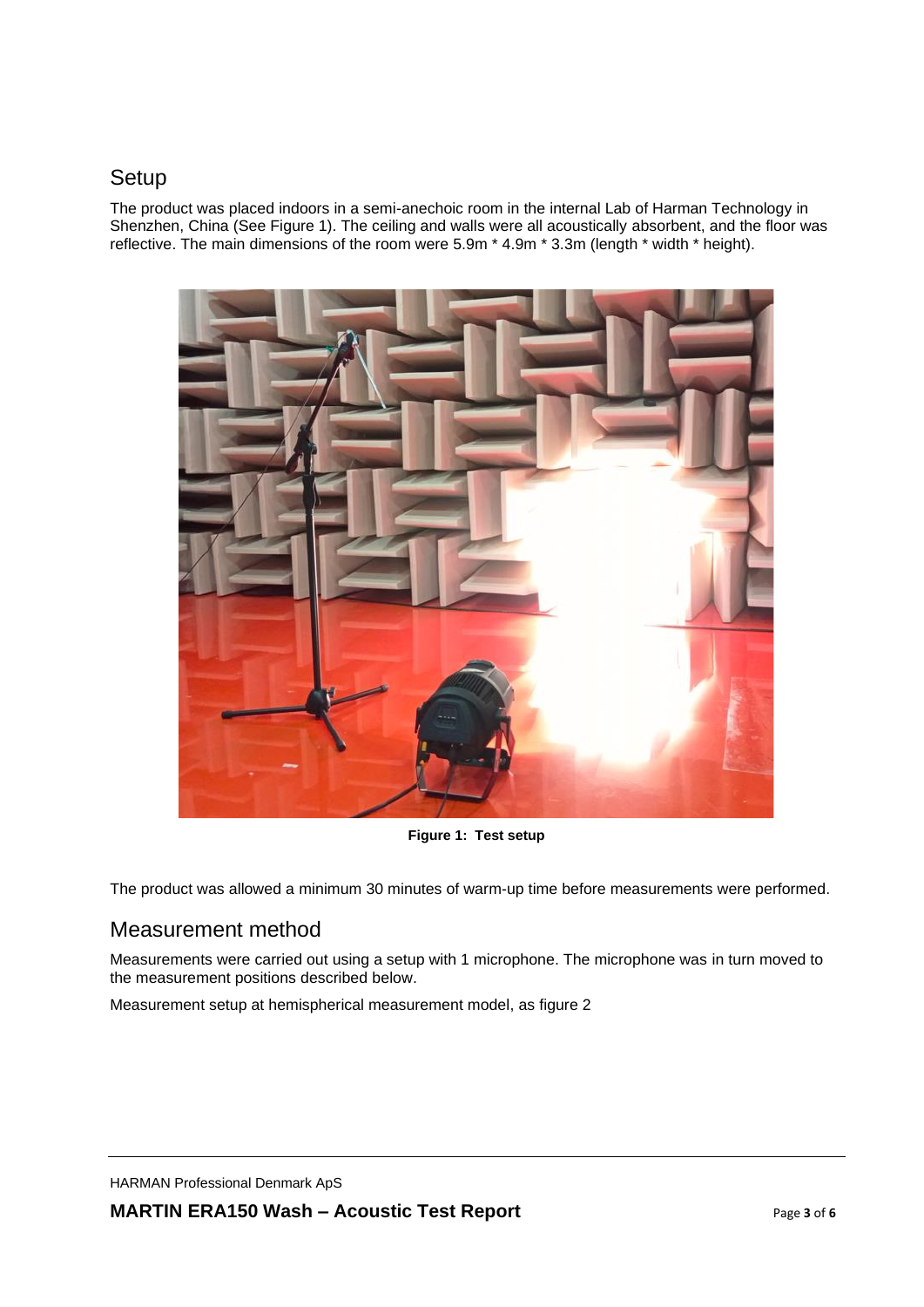

#### **Figure 2: Microphone Positions**

#### Note:

```
1. R=1.5m.
```
2. S=2πR², Measurement surface area: 14.14 m².

3. 10 key microphones were taken measurement, as the range of A-weighted sound pressure levels measured at position 1 to 10 does not exceed 10 dB, additional 11 to 20 can be not considered. 4. The dimensions of the reference box: 21.5 cm x 32.6 cm x 33.0 cm.

### Instrumentation

Please refer to Page 6 for instrumentation list.

HARMAN Professional Denmark ApS

Key

A

B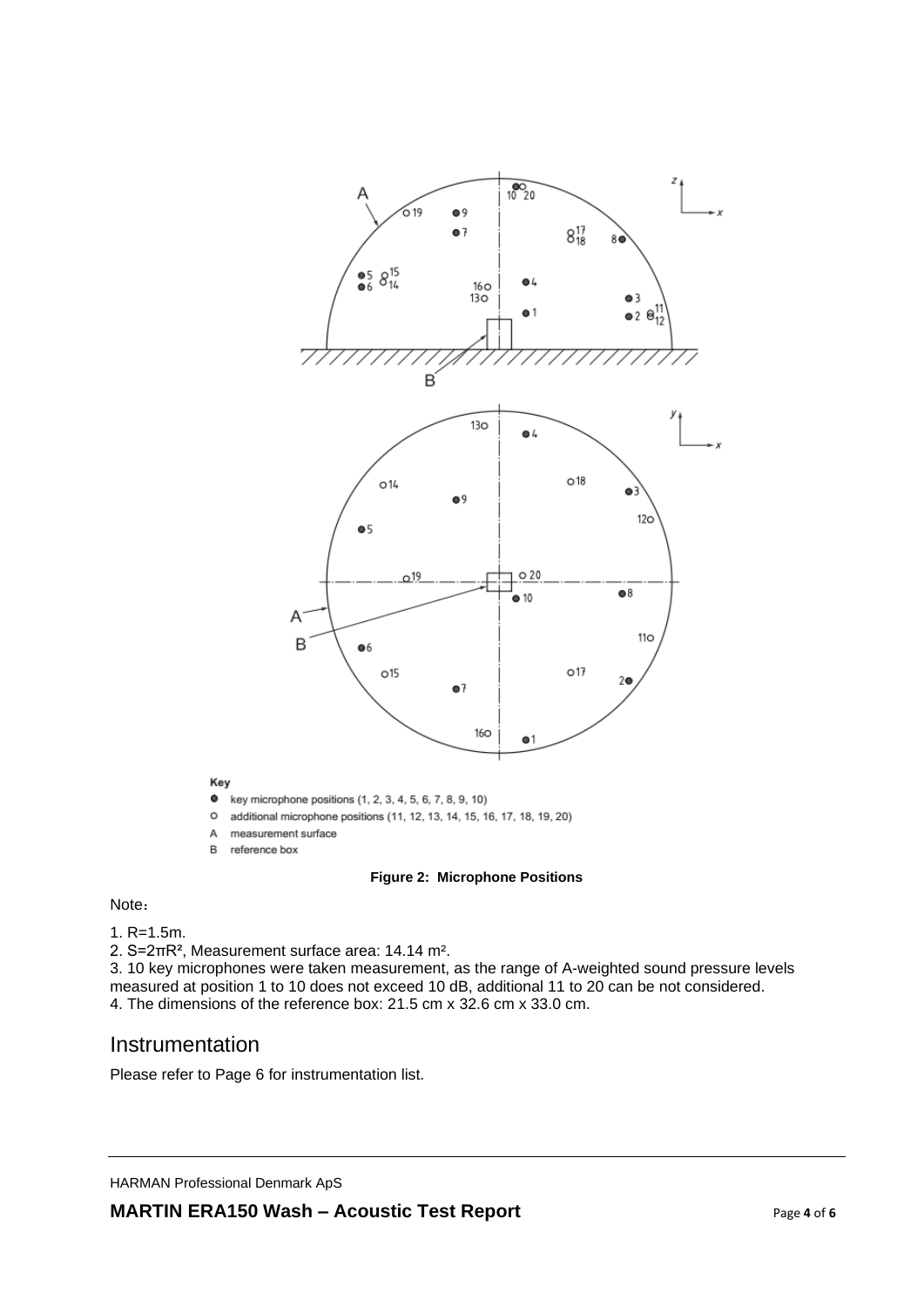## **Results**

The ERA150 Wash was measured in 3 different scenarios:

• Full power

1. All effects static, Light source ON, 100% output white light (calibrate CTC=6000K) - Regulated Fan Mode

2. All effects static, Light source ON, 100% output white light (calibrate CTC=6000K) – Full Fan Mode 3. All effects static, Light source ON, 100% output white light (calibrate CTC=6000K) – Theater Mode Test positions and sound pressure levels are shown in Table 1.

| Distance from fixture | Regulated Fan [dB(A)] | Full Fan [dB(A)] | Theater $[dB(A)]$ |
|-----------------------|-----------------------|------------------|-------------------|
| LpA at 0m             | 45.0                  | 54.0             | 42.3              |
| LpA at 1m             | 37.0                  | 46.1             | 34.3              |
| LpA at 4m             | 25.0                  | 34.1             | 22.3              |
| LpA at 7m             | 20.1                  | 29.2             | 17.4              |

#### **Table 1: Sound Pressure Levels**

The duration of the acoustical measurement for each position is 30s.

After calculated the time-averaged sound pressure levels of all positions and background noise, the difference between the two values is more than 15dB, therefore no correction for background noise shall be applied.

Sound Pressure Levels have been converted from Sound Power Levels using the formula: LpA = (LwA – reductiondistance)

Reductions used: 8dB(A)@1m, 20dB(A)@4m, 24.9dB(A)@7m

#### • Idle Power

1. All effects static, light source OFF- Regulated Fan Mode

Test positions and sound pressure levels are shown in Table 2.

| Distance from fixture | Idle $[dB(A)]$ |  |
|-----------------------|----------------|--|
| LpA at 1m             | 23.7           |  |

**Table 2: Sound Pressure Levels**

The duration of the acoustical measurement for each position is 30s.

HARMAN Professional Denmark ApS